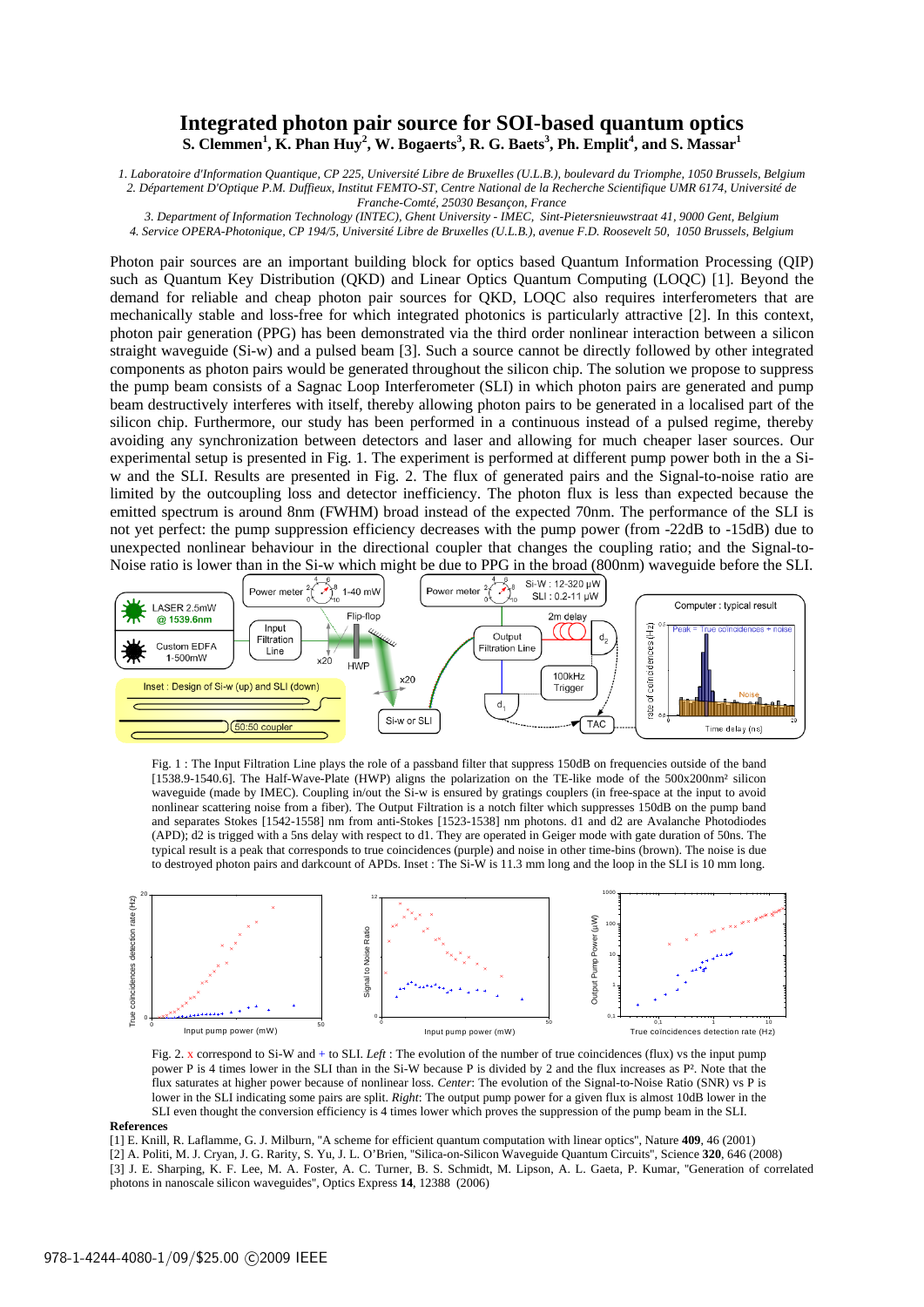# CLEO<sup>\*</sup>/Europe-EQEC 2009

# Conference Digest

IEEE Catalog Number: CFPO9ECL-CDR ISBN: 978-1-4244-4080-1 Library of congress: 2009901334 C 2009 IEEE